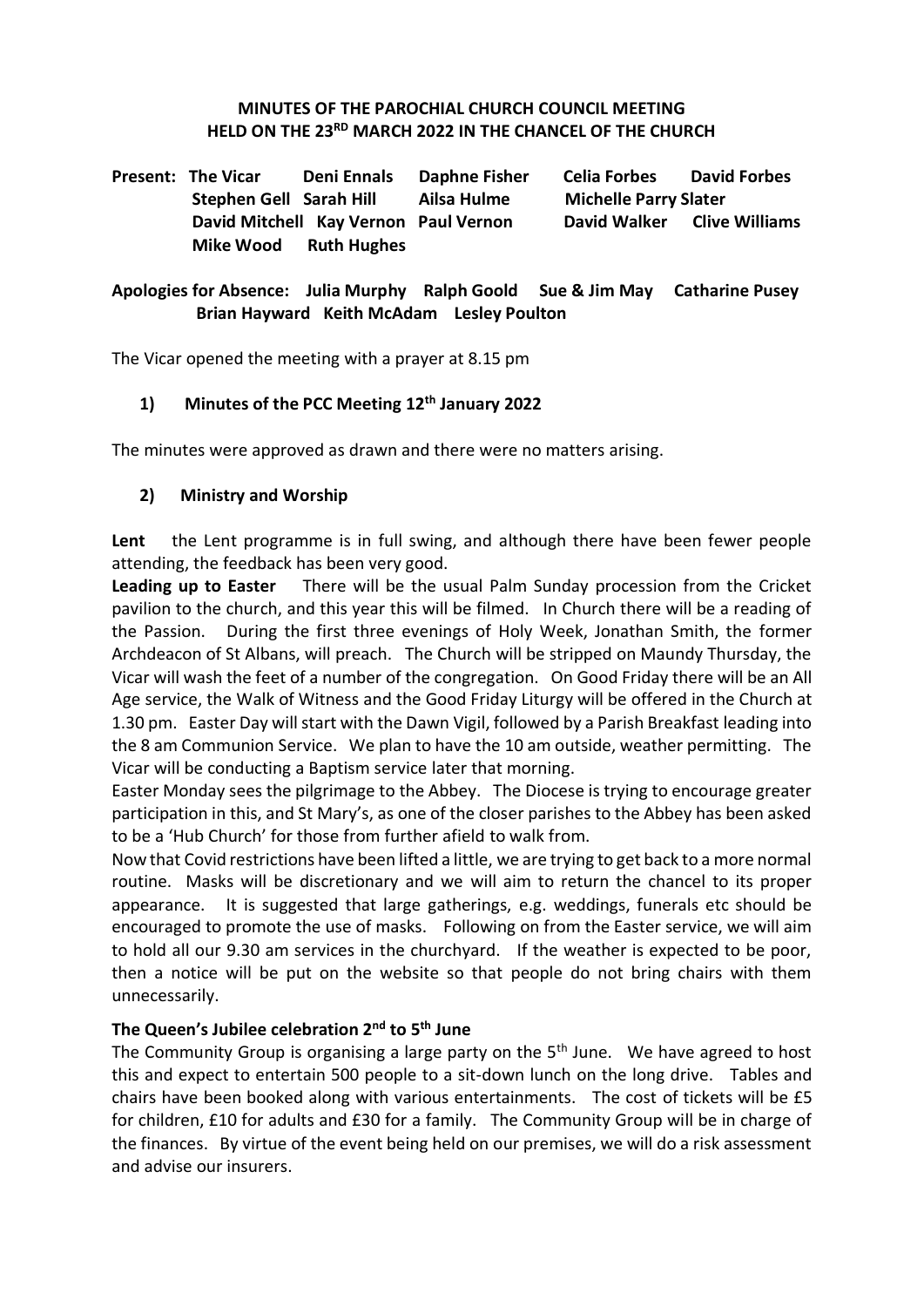#### **MINI MAP**

Will had circulated some points of plans for the immediate future. This is not intended to replace our Mission Action Plan as such, but to highlight some of the more immediate actions needed. It was suggested that our Gospellers Group could be revived by working in conjunction with St John's church where Tim Vickers is now the incumbent. The Mini Map should also include safeguarding as part of our welcome strategy. The deprivation of some of our villagers will also be highlighted, e.g. Food insufficiency, heat poverty etc.

### **3) Finance**

This was the last PCC meeting before out APCM and therefore our Treasurer had provided draft accounts for the year 2021. There will still be a few minor adjustments to be made before the presentation of the document at the APCM. Mike took the members through the figures and gave opportunity for questions at the end. There was a full explanation detailed along with the figures. Mike Wood, Ruth Hughes (our Independent Examiner) and Jim May were thanked sincerely for all the work they do over the year and how much they are valued. It was noted that there is likely to be a shortfall in our finances in ongoing years which must be addressed and Ruth suggested that a Stewardship Campaign should be circulated to the whole village, not just our members, in the very near future. We will need to increase income but it may be necessary to look at areas of expenditure as well.

Adoption of the Draft Accounts was proposed by Kay Vernon, seconded by David Mitchell and passed nem con.

### 4) **Safeguarding**

Jan Lang had circulated a report prior to the meetings and there was nothing further to add.

### 5) **Fabric**

Our architect is working on his Quinquennial Report and expects to send this to us in the next couple of weeks. An energy audit will be carried out shortly. The Fire Service will be doing a site visit to update their records in case of a major incident.

### **6) Hamper Scheme**

Deni was disappointed to report that the partnering of the scheme with other bodies and organisations is not going very well currently. In addition, it is hoped that by next Christmas the recipients will be Redbourn folk only with other local schemes running themselves.

There has been some lovely feedback from the recipients of the hampers. It is planned that some of the remaining funds will be used to provide mini-Easter Hampers for those who are suffering deprivation. Deni is also trying to arrange for the children to have an outing in the summer to Whipsnade Zoo, by coach and with a packed lunch. The Herts Community Fund are being approached for funds, and this would include the children taking part in an art project also.

It was noted that the St Albans and District Food Bank is now being operated from a unit at the Redbourn Industrial Estate and this is where our foodbank donations will now go.